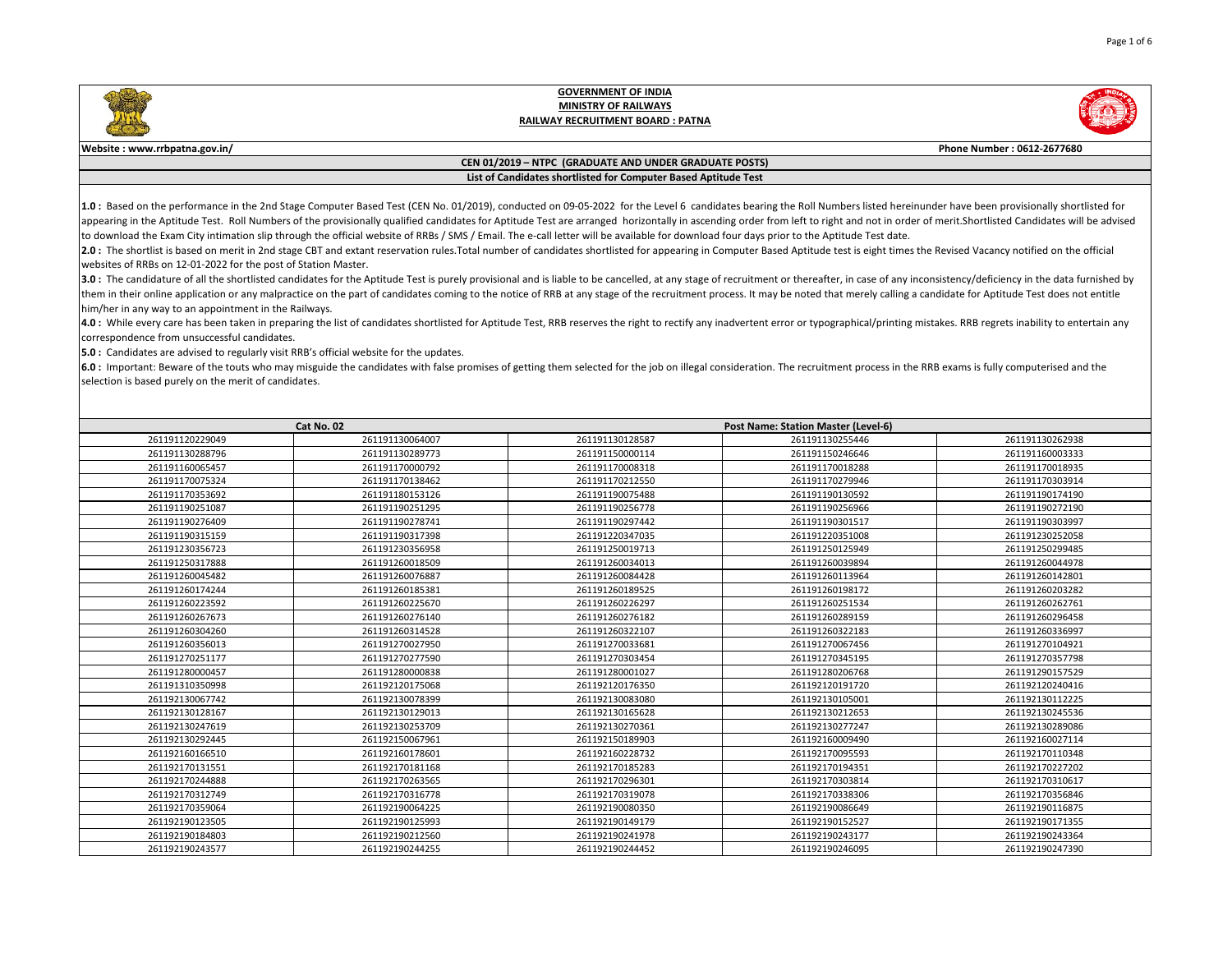

| Website: www.rrbpatna.gov.in/<br>Phone Number: 0612-2677680 |                 |                 |                 |                 |  |  |
|-------------------------------------------------------------|-----------------|-----------------|-----------------|-----------------|--|--|
| CEN 01/2019 - NTPC (GRADUATE AND UNDER GRADUATE POSTS)      |                 |                 |                 |                 |  |  |
| 261192190247628                                             | 261192190247696 | 261192190248801 | 261192190249157 | 261192190256987 |  |  |
| 261192190260455                                             | 261192190260733 | 261192190261790 | 261192190269841 | 261192190270441 |  |  |
| 261192190273246                                             | 261192190273766 | 261192190275072 | 261192190276500 | 261192190276696 |  |  |
| 261192190278045                                             | 261192190284015 | 261192190285876 | 261192190288550 | 261192190289165 |  |  |
| 261192190290567                                             | 261192190292106 | 261192190294649 | 261192190295924 | 261192190296733 |  |  |
| 261192190296784                                             | 261192190296983 | 261192190300598 | 261192190300785 | 261192190305585 |  |  |
| 261192190308044                                             | 261192190308149 | 261192190308531 | 261192190314834 | 261192190317313 |  |  |
| 261192190318224                                             | 261192190318385 | 261192190319932 | 261192190326011 | 261192190330646 |  |  |
| 261192190335508                                             | 261192190337877 | 261192190339322 | 261192190349660 | 261192190351977 |  |  |
| 261192220153146                                             | 261192220161900 | 261192220173968 | 261192220187440 | 261192220232464 |  |  |
| 261192220233772                                             | 261192220245367 | 261192220275583 | 261192220280780 | 261192220315388 |  |  |
| 261192220333872                                             | 261192220333950 | 261192220336163 | 261192220345206 | 261192220345567 |  |  |
| 261192220354107                                             | 261192220354778 | 261192230020258 | 261192230053440 | 261192230258000 |  |  |
| 261192230300605                                             | 261192230302340 | 261192230340013 | 261192250047460 | 261192250334332 |  |  |
| 261192250340640                                             | 261192260039840 | 261192260041076 | 261192260042631 | 261192260051249 |  |  |
| 261192260051558                                             | 261192260062740 | 261192260062773 | 261192260063265 | 261192260068024 |  |  |
| 261192260069908                                             | 261192260070219 | 261192260079465 | 261192260080436 | 261192260080458 |  |  |
| 261192260080673                                             | 261192260081801 | 261192260084354 | 261192260095330 | 261192260102448 |  |  |
| 261192260103385                                             | 261192260104736 | 261192260104839 | 261192260106249 | 261192260107263 |  |  |
| 261192260115381                                             | 261192260118386 | 261192260121840 | 261192260122362 | 261192260131443 |  |  |
| 261192260134148                                             | 261192260147060 | 261192260152597 | 261192260154320 | 261192260157434 |  |  |
| 261192260170744                                             | 261192260172200 | 261192260172457 | 261192260172958 | 261192260184084 |  |  |
| 261192260185150                                             | 261192260188551 | 261192260196805 | 261192260198094 | 261192260202125 |  |  |
| 261192260202647                                             | 261192260221096 | 261192260224685 | 261192260226447 | 261192260228966 |  |  |
| 261192260229700                                             | 261192260230688 | 261192260237007 | 261192260257021 | 261192260271973 |  |  |
| 261192260271983                                             | 261192260286200 | 261192260290908 | 261192260308753 | 261192260311351 |  |  |
| 261192260312467                                             | 261192260313501 | 261192260322768 | 261192260325215 | 261192260328161 |  |  |
| 261192260333164                                             | 261192260335296 | 261192260335561 | 261192260335806 | 261192260340425 |  |  |
| 261192260347226                                             | 261192260348265 | 261192260352652 | 261192260357259 | 261192260357906 |  |  |
| 261192270001812                                             | 261192270002627 | 261192270004993 | 261192270026360 | 261192270027820 |  |  |
| 261192270033774                                             | 261192270037531 | 261192270056354 | 261192270068076 | 261192270068596 |  |  |
| 261192270108444                                             | 261192270165063 | 261192270169834 | 261192270177896 | 261192270177995 |  |  |
| 261192270183134                                             | 261192270245197 | 261192270245370 | 261192270248295 | 261192270248543 |  |  |
| 261192270262540                                             | 261192270302476 | 261192270306014 | 261192270306935 | 261192270322837 |  |  |
| 261192270333756                                             | 261192270338950 | 261192270349424 | 261192270351476 | 261192270356623 |  |  |
| 261192310235236                                             | 261193120039394 | 261193120039697 | 261193120039786 | 261193120040655 |  |  |
| 261193120041578                                             | 261193120043038 | 261193120046731 | 261193120048702 | 261193120048893 |  |  |
| 261193120049197                                             | 261193120049685 | 261193120052003 | 261193120052615 | 261193120055209 |  |  |
| 261193120061022                                             | 261193120063604 | 261193120063930 | 261193120064289 | 261193120065298 |  |  |
| 261193120068709                                             | 261193120082479 | 261193120082963 | 261193120087305 | 261193120091752 |  |  |
| 261193120093016                                             | 261193120093026 | 261193120093035 | 261193120094670 | 261193120110695 |  |  |
| 261193120110736                                             | 261193120114774 | 261193120116707 | 261193120119311 | 261193120120114 |  |  |
| 261193120123534                                             | 261193120127738 | 261193120136688 | 261193120136821 | 261193120140730 |  |  |
| 261193120142222                                             | 261193120142409 | 261193120142411 | 261193120142424 | 261193120142892 |  |  |
| 261193120143429                                             | 261193120143726 | 261193120146992 | 261193120147216 | 261193120147261 |  |  |
| 261193120148965                                             | 261193120149852 | 261193120150168 | 261193120150780 | 261193120151835 |  |  |
| 261193120152206                                             | 261193120152353 | 261193120154817 | 261193120155891 | 261193120156030 |  |  |
| 261193120156093                                             | 261193120156921 | 261193120157671 | 261193120157739 | 261193120157843 |  |  |
| 261193120158452                                             | 261193120158572 | 261193120158920 | 261193120159561 | 261193120160299 |  |  |
| 261193120160779                                             | 261193120161448 | 261193120161452 | 261193120161456 | 261193120161892 |  |  |
| 261193120166079                                             | 261193120166080 | 261193120166641 | 261193120166877 | 261193120169778 |  |  |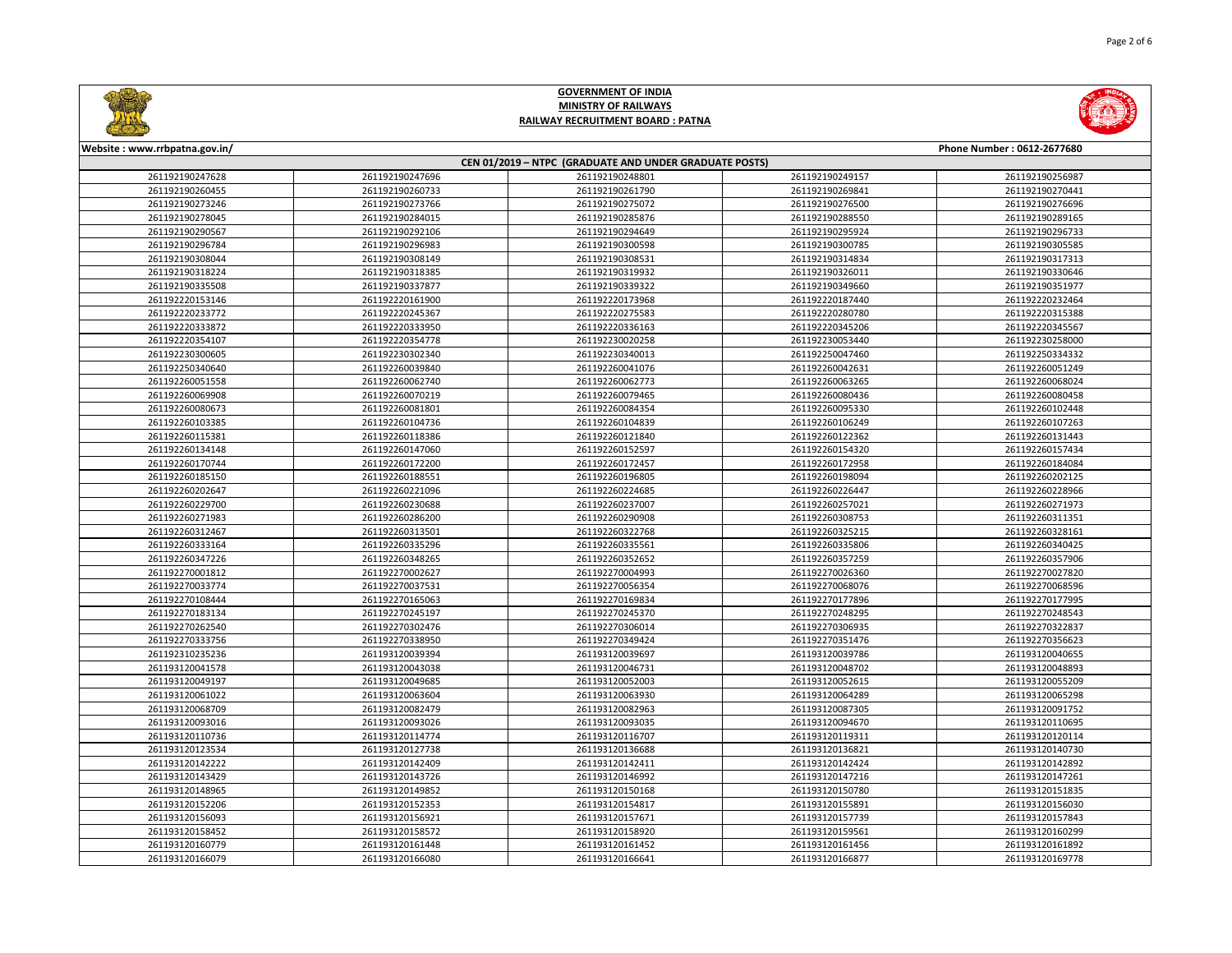

| Website: www.rrbpatna.gov.in/<br>Phone Number: 0612-2677680 |                 |                 |                 |                 |  |  |
|-------------------------------------------------------------|-----------------|-----------------|-----------------|-----------------|--|--|
| CEN 01/2019 - NTPC (GRADUATE AND UNDER GRADUATE POSTS)      |                 |                 |                 |                 |  |  |
| 261193120172429                                             | 261193120173082 | 261193120176819 | 261193120176821 | 261193120176831 |  |  |
| 261193120176858                                             | 261193120176873 | 261193120177362 | 261193120177584 | 261193120177662 |  |  |
| 261193120179647                                             | 261193120181284 | 261193120181330 | 261193120183028 | 261193120185210 |  |  |
| 261193120185696                                             | 261193120186774 | 261193120187824 | 261193120188846 | 261193120190441 |  |  |
| 261193120190554                                             | 261193120193971 | 261193120194424 | 261193120194960 | 261193120195118 |  |  |
| 261193120197552                                             | 261193120199455 | 261193120200263 | 261193120200309 | 261193120200317 |  |  |
| 261193120204197                                             | 261193120204876 | 261193120204915 | 261193120205564 | 261193120205876 |  |  |
| 261193120206026                                             | 261193120206206 | 261193120206711 | 261193120206719 | 261193120206925 |  |  |
| 261193120207047                                             | 261193120207298 | 261193120207409 | 261193120207775 | 261193120208068 |  |  |
| 261193120208315                                             | 261193120210205 | 261193120218209 | 261193120218898 | 261193120220272 |  |  |
| 261193120221505                                             | 261193120222290 | 261193120222854 | 261193120222963 | 261193120224624 |  |  |
| 261193120225638                                             | 261193120225660 | 261193120226222 | 261193120226398 | 261193120226508 |  |  |
| 261193120226752                                             | 261193120227331 | 261193120227912 | 261193120228348 | 261193120228691 |  |  |
| 261193120228693                                             | 261193120229182 | 261193120231003 | 261193120231413 | 261193120234151 |  |  |
| 261193120237189                                             | 261193120240112 | 261193130009086 | 261193130009394 | 261193130028589 |  |  |
| 261193130157759                                             | 261193130157865 | 261193130196986 | 261193130199960 | 261193130216639 |  |  |
| 261193140032872                                             | 261193150176808 | 261193150225641 | 261193160005083 | 261193160010667 |  |  |
| 261193170000302                                             | 261193170000306 | 261193170000622 | 261193170000847 | 261193170001259 |  |  |
| 261193170011546                                             | 261193170016501 | 261193170018745 | 261193170019325 | 261193170027125 |  |  |
| 261193170029935                                             | 261193170034791 | 261193190007553 | 261193190008402 | 261193190009270 |  |  |
| 261193190009741                                             | 261193190009917 | 261193190010360 | 261193190010792 | 261193190011211 |  |  |
| 261193190011221                                             | 261193190011367 | 261193190011422 | 261193190011639 | 261193190012467 |  |  |
| 261193190012544                                             | 261193190012594 | 261193190013211 | 261193190013687 | 261193190013963 |  |  |
| 261193190014000                                             | 261193190014063 | 261193190014295 | 261193190015553 | 261193190015741 |  |  |
| 261193190015962                                             | 261193190016196 | 261193190016385 | 261193190016616 | 261193190016811 |  |  |
| 261193190017050                                             | 261193190017594 | 261193190017681 | 261193190018863 | 261193190018940 |  |  |
| 261193190019445                                             | 261193190019921 | 261193190020583 | 261193190021276 | 261193190021523 |  |  |
| 261193190021571                                             | 261193190022119 | 261193190022781 | 261193190023188 | 261193190023628 |  |  |
| 261193190023629                                             | 261193190024093 | 261193190024732 | 261193190024943 | 261193190025497 |  |  |
| 261193190025752                                             | 261193190025753 | 261193190025859 | 261193190025865 | 261193190026253 |  |  |
| 261193190026263                                             | 261193190026679 | 261193190026724 | 261193190026744 | 261193190027159 |  |  |
| 261193190027176                                             | 261193190027538 | 261193190027984 | 261193190028701 | 261193190028980 |  |  |
| 261193190029558                                             | 261193190030033 | 261193190030606 | 261193190031880 | 261193190032910 |  |  |
| 261193190033154                                             | 261193190033459 | 261193190033505 | 261193190034401 | 261193190034928 |  |  |
| 261193190035181                                             | 261193190035416 | 261193190035535 | 261193190035608 | 261193190036302 |  |  |
| 261193190036496                                             | 261193190036665 | 261193190036872 | 261193190037192 | 261193190037315 |  |  |
| 261193190037788                                             | 261193190038032 | 261193190038663 | 261193190039009 | 261193220010589 |  |  |
| 261193220016462                                             | 261193220018900 | 261193220037843 | 261193230017984 | 261193240161412 |  |  |
| 261193250012181                                             | 261193250013347 | 261193250013941 | 261193250022017 | 261193250023807 |  |  |
| 261193250023838                                             | 261193250026376 | 261193250033817 | 261193250034442 | 261193250034781 |  |  |
| 261193250036084                                             | 261193250036410 | 261193250037798 | 261193250038538 | 261193260007253 |  |  |
| 261193260007503                                             | 261193260007710 | 261193260007922 | 261193260008164 | 261193260008203 |  |  |
| 261193260008227                                             | 261193260008816 | 261193260009228 | 261193260009530 | 261193260010850 |  |  |
| 261193260011107                                             | 261193260011345 | 261193260011786 | 261193260012154 | 261193260012729 |  |  |
| 261193260013456                                             | 261193260014138 | 261193260014357 | 261193260014747 | 261193260014873 |  |  |
| 261193260014906                                             | 261193260015188 | 261193260015617 | 261193260015678 | 261193260016062 |  |  |
| 261193260016082                                             | 261193260016207 | 261193260017548 | 261193260017672 | 261193260017789 |  |  |
| 261193260018975                                             | 261193260020116 | 261193260021179 | 261193260022002 | 261193260022018 |  |  |
| 261193260022073                                             | 261193260022300 | 261193260022922 | 261193260022963 | 261193260023311 |  |  |
| 261193260023942                                             | 261193260023961 | 261193260024322 | 261193260024797 | 261193260024848 |  |  |
| 261193260024886                                             | 261193260024996 | 261193260025868 | 261193260026028 | 261193260026702 |  |  |
|                                                             |                 |                 |                 |                 |  |  |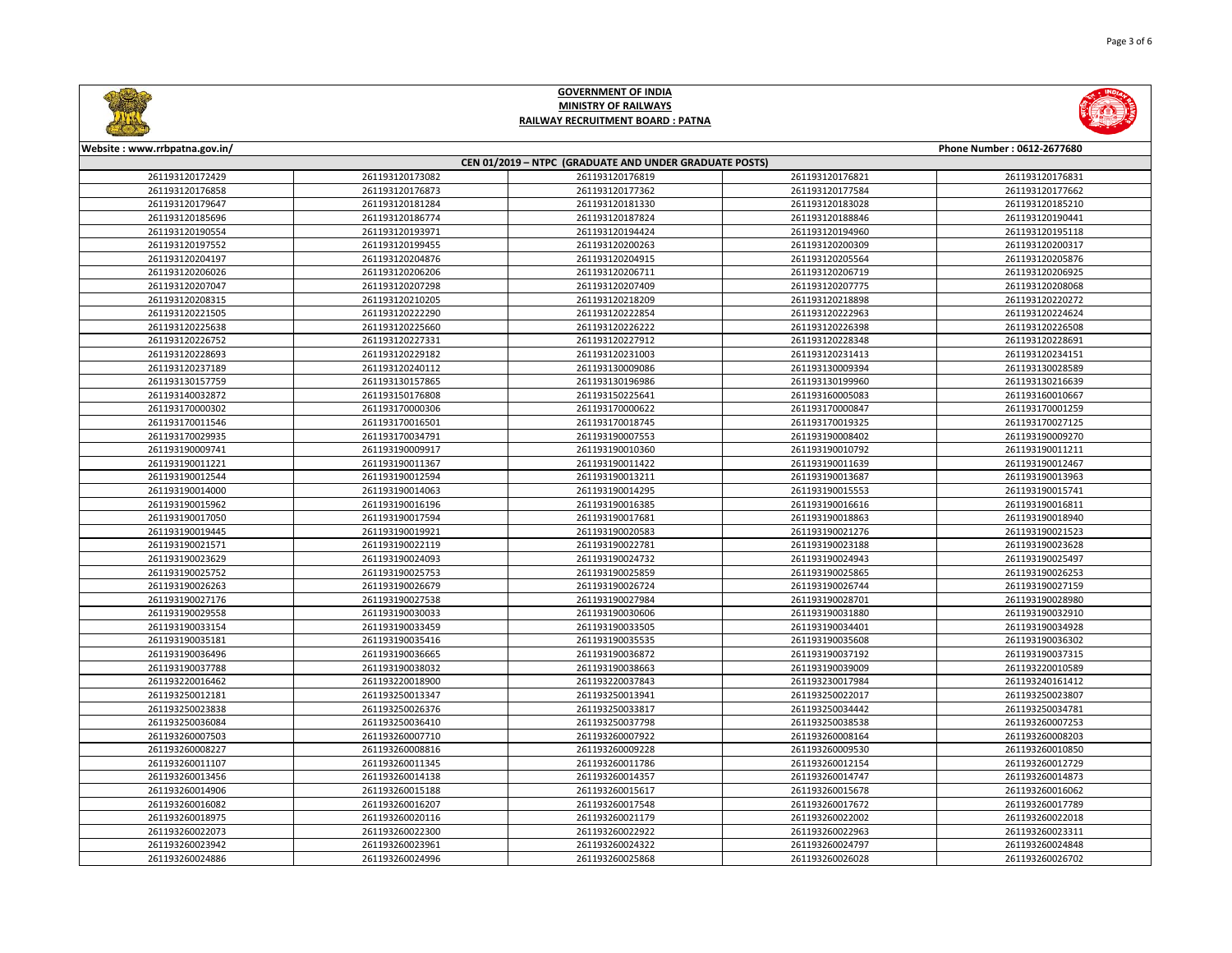

| Website: www.rrbpatna.gov.in/                          |                 |                 |                 | Phone Number: 0612-2677680 |  |
|--------------------------------------------------------|-----------------|-----------------|-----------------|----------------------------|--|
| CEN 01/2019 - NTPC (GRADUATE AND UNDER GRADUATE POSTS) |                 |                 |                 |                            |  |
| 261193260027158                                        | 261193260027413 | 261193260027909 | 261193260028129 | 261193260028362            |  |
| 261193260028364                                        | 261193260028863 | 261193260028983 | 261193260029651 | 261193260029971            |  |
| 261193260030113                                        | 261193260030299 | 261193260030949 | 261193260032141 | 261193260032754            |  |
| 261193260033454                                        | 261193260033958 | 261193260034211 | 261193260034806 | 261193260035077            |  |
| 261193260035093                                        | 261193260035268 | 261193260035513 | 261193260036111 | 261193260036633            |  |
| 261193260037097                                        | 261193260038551 | 261193260038747 | 261193260038932 | 261193270003562            |  |
| 261193270003615                                        | 261193270008062 | 261193270008916 | 261193270009581 | 261193270013088            |  |
| 261193270013259                                        | 261193270013608 | 261193270014202 | 261193270017263 | 261193270017568            |  |
| 261193270018254                                        | 261193270020465 | 261193270021607 | 261193310008911 | 261193310009769            |  |
| 261193310012580                                        | 261193310018124 | 261193310024272 | 261193310027017 | 261193310031217            |  |
| 261193310037736                                        | 261194110103578 | 261194130080062 | 261194130087139 | 261194130088372            |  |
| 261194130096898                                        | 261194130110770 | 261194130110777 | 261194130127887 | 261194130227089            |  |
| 261194130242136                                        | 261194130242733 | 261194130249202 | 261194130251201 | 261194130259451            |  |
| 261194130266783                                        | 261194130279268 | 261194130284618 | 261194130286734 | 261194130289565            |  |
| 261194130292768                                        | 261194130296957 | 261194130299573 | 261194130300083 | 261194130300818            |  |
| 261194130303299                                        | 261194130310754 | 261194130317812 | 261194130320430 | 261194130321264            |  |
| 261194130323850                                        | 261194140069413 | 261194150056132 | 261194150064253 | 261194150067792            |  |
| 261194150243472                                        | 261194150269584 | 261194150284112 | 261194150297836 | 261194150313508            |  |
| 261194150314810                                        | 261194150321126 | 261194160002431 | 261194160017694 | 261194170009799            |  |
| 261194170020672                                        | 261194170109583 | 261194170111567 | 261194170142392 | 261194170173388            |  |
| 261194170205959                                        | 261194170239379 | 261194170256256 | 261194170259200 | 261194170261924            |  |
| 261194170264803                                        | 261194170271476 | 261194170273029 | 261194170273709 | 261194170290675            |  |
| 261194170297646                                        | 261194170301243 | 261194170311079 | 261194170318809 | 261194170319499            |  |
| 261194170320305                                        | 261194170324359 | 261194170345559 | 261194190048673 | 261194190071210            |  |
| 261194190094733                                        | 261194190109608 | 261194190109843 | 261194190111612 | 261194190115300            |  |
| 261194190115429                                        | 261194190126884 | 261194190156147 | 261194190156647 | 261194190183551            |  |
| 261194190187839                                        | 261194190199393 | 261194190218661 | 261194190235531 | 261194190239021            |  |
| 261194190241034                                        | 261194190242045 | 261194190250427 | 261194190252856 | 261194190253318            |  |
| 261194190254189                                        | 261194190254745 | 261194190256070 | 261194190256134 | 261194190257766            |  |
| 261194190258051                                        | 261194190261307 | 261194190261410 | 261194190261549 | 261194190263187            |  |
| 261194190263335                                        | 261194190263723 | 261194190264051 | 261194190265402 | 261194190265805            |  |
| 261194190266918                                        | 261194190267308 | 261194190269421 | 261194190273028 | 261194190275039            |  |
| 261194190276987                                        | 261194190280935 | 261194190282590 | 261194190283399 | 261194190283570            |  |
| 261194190289754                                        | 261194190289770 | 261194190290556 | 261194190292035 | 261194190294040            |  |
| 261194190294559                                        | 261194190296024 | 261194190298374 | 261194190298947 | 261194190299998            |  |
| 261194190302046                                        | 261194190302247 | 261194190302525 | 261194190303672 | 261194190304126            |  |
| 261194190304955                                        | 261194190309419 | 261194190309872 | 261194190311382 | 261194190315392            |  |
| 261194190316882                                        | 261194190317140 | 261194190320103 | 261194190320892 | 261194190322104            |  |
| 261194190323198                                        | 261194190323547 | 261194190324934 | 261194190326824 | 261194190327456            |  |
| 261194190331905                                        | 261194190334030 | 261194190335429 | 261194190335513 | 261194190336095            |  |
| 261194190337767                                        | 261194190338081 | 261194190339695 | 261194190344995 | 261194190345707            |  |
| 261194190347361                                        | 261194190352803 | 261194210164842 | 261194220159324 | 261194220183483            |  |
| 261194220249941                                        | 261194220252967 | 261194220258200 | 261194220272252 | 261194220289147            |  |
| 261194220296145                                        | 261194220298386 | 261194220303022 | 261194220329461 | 261194220332294            |  |
| 261194220333199                                        | 261194220333201 | 261194220333282 | 261194220335497 | 261194220335821            |  |
| 261194220336552                                        | 261194220340436 | 261194220348089 | 261194230029002 | 261194230051886            |  |
| 261194230252089                                        | 261194230269236 | 261194230324473 | 261194230339685 | 261194240112702            |  |
| 261194240184248                                        | 261194250085217 | 261194250206475 | 261194250313033 | 261194250332638            |  |
| 261194250334236                                        | 261194250338722 | 261194250348698 | 261194250353152 | 261194260002265            |  |
| 261194260039396                                        | 261194260040776 | 261194260041640 | 261194260045443 | 261194260048386            |  |
| 261194260048599                                        | 261194260054307 | 261194260054865 | 261194260056322 | 261194260057512            |  |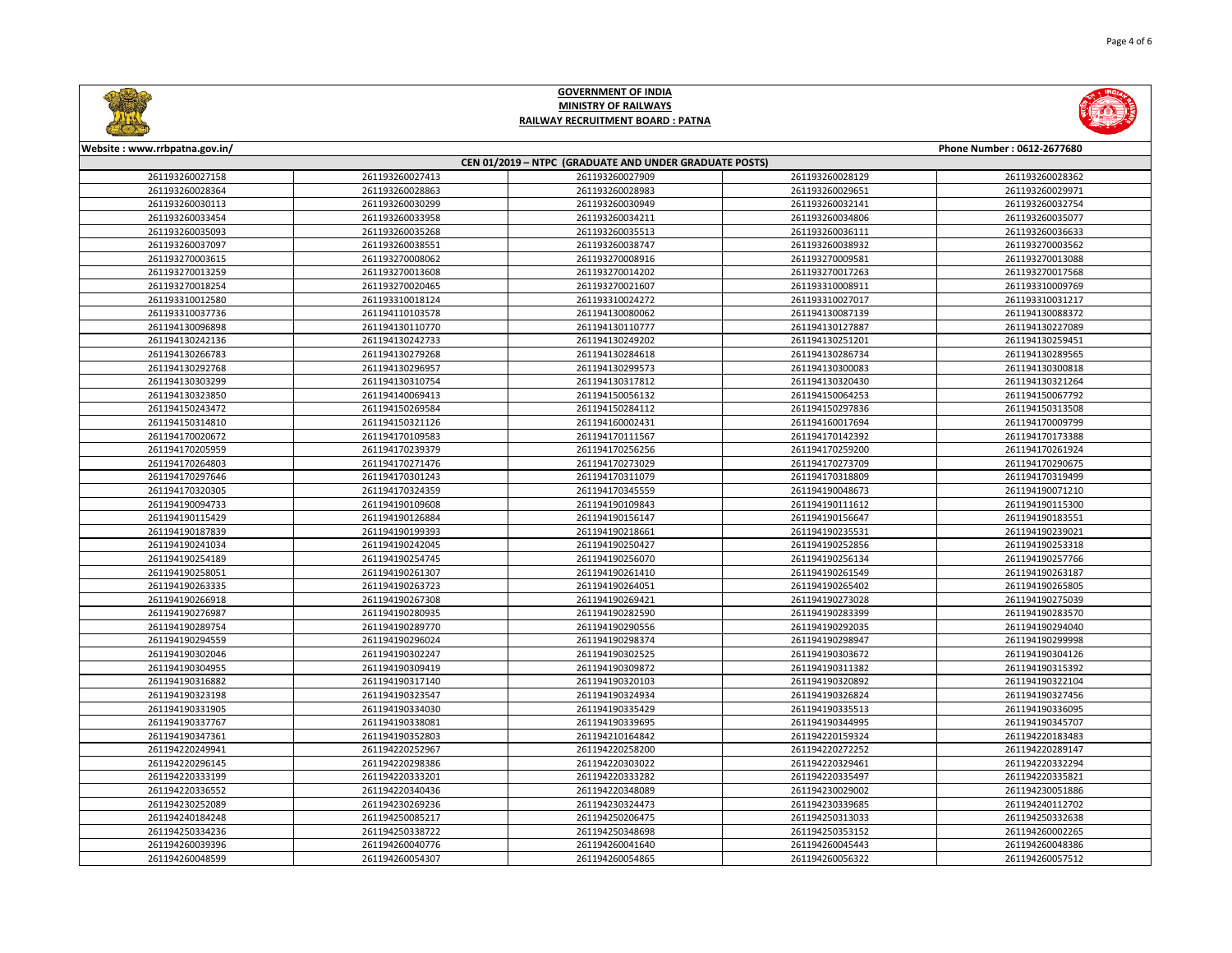

| Website: www.rrbpatna.gov.in/<br>Phone Number: 0612-2677680 |                                    |                                    |                                    |                                    |  |  |
|-------------------------------------------------------------|------------------------------------|------------------------------------|------------------------------------|------------------------------------|--|--|
| CEN 01/2019 - NTPC (GRADUATE AND UNDER GRADUATE POSTS)      |                                    |                                    |                                    |                                    |  |  |
| 261194260058656                                             | 261194260061464                    | 261194260062206                    | 261194260062315                    | 261194260063125                    |  |  |
| 261194260063698                                             | 261194260067707                    | 261194260067910                    | 261194260068535                    | 261194260068582                    |  |  |
| 261194260068683                                             | 261194260075625                    | 261194260076369                    | 261194260077911                    | 261194260077927                    |  |  |
| 261194260079467                                             | 261194260083315                    | 261194260083973                    | 261194260084297                    | 261194260086167                    |  |  |
| 261194260086979                                             | 261194260089761                    | 261194260090162                    | 261194260091235                    | 261194260091892                    |  |  |
| 261194260092818                                             | 261194260093066                    | 261194260093976                    | 261194260095154                    | 261194260095496                    |  |  |
| 261194260098176                                             | 261194260100253                    | 261194260100963                    | 261194260105177                    | 261194260107713                    |  |  |
| 261194260116019                                             | 261194260117457                    | 261194260118787                    | 261194260121110                    | 261194260121373                    |  |  |
| 261194260123415                                             | 261194260123473                    | 261194260127173                    | 261194260128877                    | 261194260130194                    |  |  |
| 261194260130768                                             | 261194260131750                    | 261194260132891                    | 261194260137970                    | 261194260138044                    |  |  |
| 261194260140363                                             | 261194260141568                    | 261194260149771                    | 261194260150392                    | 261194260154197                    |  |  |
| 261194260154261                                             | 261194260158982                    | 261194260159261                    | 261194260159649                    | 261194260160445                    |  |  |
| 261194260161361                                             | 261194260161997                    | 261194260165235                    | 261194260168063                    | 261194260168631                    |  |  |
| 261194260168899                                             | 261194260169740                    | 261194260169982                    | 261194260171253                    | 261194260172508                    |  |  |
| 261194260174188                                             | 261194260176182                    | 261194260177395                    | 261194260177758                    | 261194260177797                    |  |  |
| 261194260182250                                             | 261194260182743                    | 261194260182929                    | 261194260184510                    | 261194260184562                    |  |  |
| 261194260188471                                             | 261194260191208                    | 261194260192570                    | 261194260193450                    | 261194260194113                    |  |  |
| 261194260195390                                             | 261194260197781                    | 261194260199924                    | 261194260202714                    | 261194260207092                    |  |  |
| 261194260207599                                             | 261194260208736                    | 261194260209149                    | 261194260210566                    | 261194260213268                    |  |  |
| 261194260225501                                             | 261194260227151                    | 261194260228091                    | 261194260228765                    | 261194260231438                    |  |  |
| 261194260233963                                             | 261194260238014                    | 261194260240353                    | 261194260240964                    | 261194260245174                    |  |  |
| 261194260247774                                             | 261194260257038                    | 261194260257636                    | 261194260258237                    | 261194260258705                    |  |  |
| 261194260259159                                             | 261194260261883                    | 261194260262221                    | 261194260265352                    | 261194260265856                    |  |  |
| 261194260266370                                             | 261194260267642                    | 261194260267676                    | 261194260272767                    | 261194260274224                    |  |  |
| 261194260276652                                             | 261194260276782                    | 261194260278514                    | 261194260281141                    | 261194260293381                    |  |  |
| 261194260295207                                             | 261194260297386                    | 261194260302253                    | 261194260302639                    | 261194260309331                    |  |  |
| 261194260314919                                             | 261194260316500                    | 261194260316665                    | 261194260316858                    | 261194260318680                    |  |  |
| 261194260319102                                             | 261194260320418                    | 261194260323876                    | 261194260325209                    | 261194260327809                    |  |  |
| 261194260332865                                             | 261194260335169                    | 261194260336668                    | 261194260339940                    | 261194260340928                    |  |  |
| 261194260346644                                             | 261194260346817                    | 261194260346827                    | 261194260347056                    | 261194260347513                    |  |  |
| 261194260347699                                             | 261194260347860                    | 261194260352859                    | 261194260354389                    | 261194260355555                    |  |  |
| 261194260357389                                             | 261194260358920                    | 261194270000125                    | 261194270002055                    | 261194270002463                    |  |  |
| 261194270009194                                             | 261194270009730                    | 261194270014997                    | 261194270032506                    | 261194270032829                    |  |  |
| 261194270036158                                             | 261194270041818                    | 261194270042459                    | 261194270048103                    | 261194270048345                    |  |  |
| 261194270049683                                             | 261194270057286                    | 261194270064863                    | 261194270070620                    | 261194270080678                    |  |  |
| 261194270156363                                             | 261194270168407                    | 261194270176058                    | 261194270208822                    | 261194270212549                    |  |  |
| 261194270220916                                             | 261194270245368                    | 261194270247805                    | 261194270251225                    | 261194270252642                    |  |  |
| 261194270256259                                             | 261194270259778                    | 261194270260636                    | 261194270265929                    | 261194270273522                    |  |  |
| 261194270275274                                             | 261194270280853                    | 261194270281993                    | 261194270282129                    | 261194270288168                    |  |  |
| 261194270299121                                             | 261194270300028                    | 261194270310958                    | 261194270314566                    | 261194270315401                    |  |  |
| 261194270316402                                             | 261194270331390                    | 261194270335353                    | 261194270336232                    | 261194270338335                    |  |  |
| 261194270348977                                             | 261194270351497                    | 261194270353332                    | 261194270353825                    | 261194270356184                    |  |  |
| 261194270358511                                             | 261194270358517                    | 261194270359919                    | 261194280000801                    | 261194280035839                    |  |  |
| 261194280103609                                             | 261194310338320                    | 261194310342409                    | 261194310348226                    | 261195120014918                    |  |  |
| 261195120017014                                             | 261195130041684                    | 261195130102780                    | 261195130242437                    | 261195130254182                    |  |  |
| 261195130255817                                             | 261195130266820                    | 261195130270235                    | 261195130281544                    | 261195130296912                    |  |  |
| 261195130311609                                             | 261195130314651                    | 261195130319497                    | 261195150019553                    | 261195150105192                    |  |  |
| 261195150105338                                             | 261195150106824                    | 261195170000090                    | 261195170001052                    | 261195170001312                    |  |  |
| 261195170017020<br>261195170310301                          | 261195170256332<br>261195170324911 | 261195170279042<br>261195190031767 | 261195170288495<br>261195190031954 | 261195170298193<br>261195190082807 |  |  |
|                                                             |                                    |                                    |                                    |                                    |  |  |
| 261195190096858                                             | 261195190130358                    | 261195190202806                    | 261195190212621                    | 261195190246290                    |  |  |